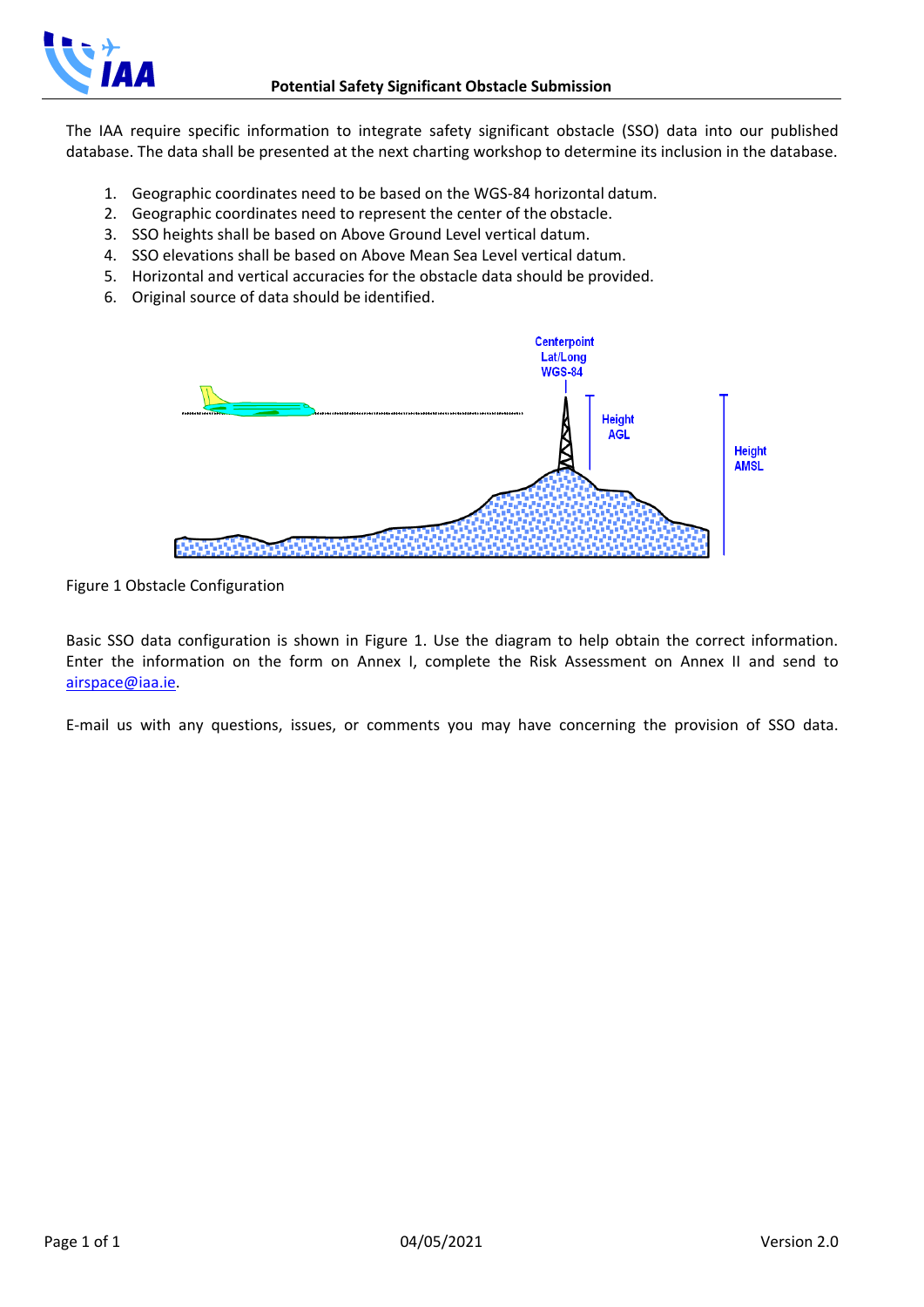

| <b>Contact Details</b>                                                                                                   |    |  |  |  |  |  |  |
|--------------------------------------------------------------------------------------------------------------------------|----|--|--|--|--|--|--|
| <b>Name</b>                                                                                                              |    |  |  |  |  |  |  |
| <b>Date</b>                                                                                                              |    |  |  |  |  |  |  |
| Company                                                                                                                  |    |  |  |  |  |  |  |
| <b>Telephone</b>                                                                                                         |    |  |  |  |  |  |  |
| <b>Email</b>                                                                                                             |    |  |  |  |  |  |  |
| Attached file (Y/N)                                                                                                      | No |  |  |  |  |  |  |
| <b>Obstacle Data</b><br>An Excel/CSV file may be provided for larger datasets. Submit contact info using the form above. |    |  |  |  |  |  |  |
| Obstacle identifier (If applicable)                                                                                      |    |  |  |  |  |  |  |
| <b>Obstacle Description</b>                                                                                              |    |  |  |  |  |  |  |
| Latitude (DD° MM' SS.SS" N)                                                                                              |    |  |  |  |  |  |  |
| Longitude (DDD° MM' SS.SS" W)                                                                                            |    |  |  |  |  |  |  |
| <b>Elevation (ASML)</b>                                                                                                  |    |  |  |  |  |  |  |
| Height (AGL)                                                                                                             |    |  |  |  |  |  |  |
| <b>Horizontal accuracy</b>                                                                                               |    |  |  |  |  |  |  |
| <b>Vertical accuracy</b>                                                                                                 |    |  |  |  |  |  |  |
| Lighting                                                                                                                 |    |  |  |  |  |  |  |
| <b>Marking</b>                                                                                                           |    |  |  |  |  |  |  |
| Source of data (e.g. GPS, OSI, etc.)                                                                                     |    |  |  |  |  |  |  |
| Date and time stamp of survey                                                                                            |    |  |  |  |  |  |  |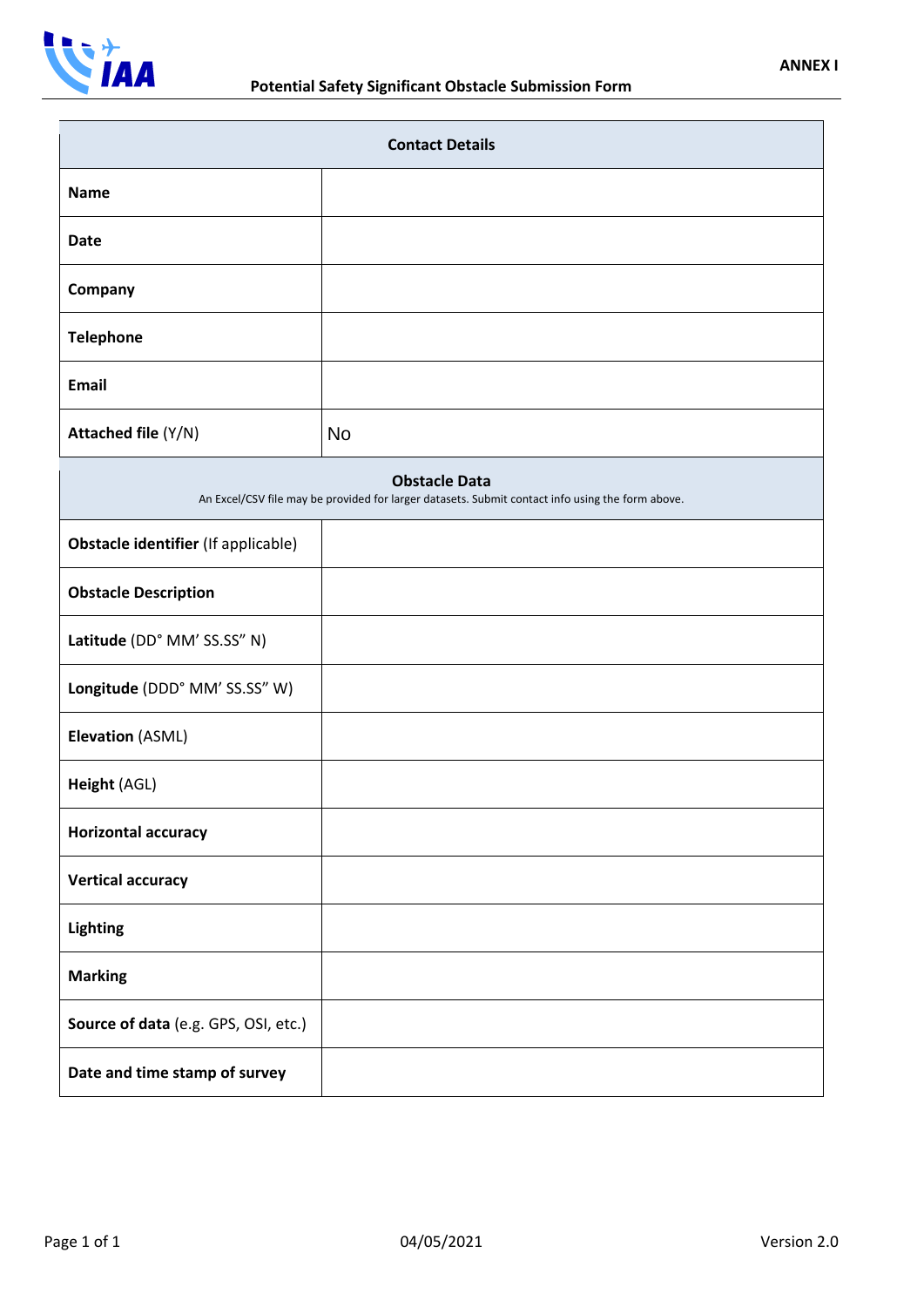

1. **SSO Risk Value Explanation**. Below are a simplified risk assessment values from the guidelines as laid out in ICAO Safety Management Manual (SMM), document 9859 Part 6. Included in the following ICAO table is how the simplified values correspond to the ICAO values.

| <b>SEVERITY OF CONSEQUENCES</b> |                                                                                                                                                                                                                                                                                          |                | LIKELIHOOD OF OCCURRENCE         |                                                       |                | <b>Simplified IFP</b><br><b>Safety Risk</b><br><b>Assessment</b> |              |
|---------------------------------|------------------------------------------------------------------------------------------------------------------------------------------------------------------------------------------------------------------------------------------------------------------------------------------|----------------|----------------------------------|-------------------------------------------------------|----------------|------------------------------------------------------------------|--------------|
| <b>Aviation</b><br>definition   | <b>Meaning</b>                                                                                                                                                                                                                                                                           | Value          | <b>Qualitative</b><br>definition | <b>Meaning</b>                                        | Value          | <b>Meaning</b>                                                   | <b>Value</b> |
| Catastrophic                    | Equipment destroyed. Multiple deaths.                                                                                                                                                                                                                                                    | 5              | Frequent                         | Likely to occur many<br>times                         | 5              | <b>High risk</b>                                                 | 5.           |
| Hazardous                       | A large reduction in safety margins, physical distress or a<br>workload such that the operators cannot be relied upon<br>to perform their tasks accurately or completely.<br>Serious injury or death to a number of people.<br>Major equipment damage.                                   | 4              | Occasional                       | Likely to occur<br><b>Isometimes</b>                  | 4              |                                                                  | Δ            |
| Major                           | A significant reduction in safety margins, a reduction in<br>the ability of the operators to cope with adverse<br>operating conditions as a result of an increase in<br>workload, or as a result of conditions impairing their<br>efficiency.<br>Serious incident.<br>Injury to persons. | 3              | Remote                           | Unlikely, but<br>possible to occur                    | 3              | <b>Medium</b><br>risk                                            | ₹            |
| Minor                           | Nuisance.<br>Operating limitations.<br>Use of emergency procedures. Minor incident.                                                                                                                                                                                                      | $\overline{2}$ | Improbable                       | Very unlikely to<br>occur                             | $\overline{2}$ |                                                                  |              |
| Negligible                      | Little consequence.                                                                                                                                                                                                                                                                      | 1              | Extremely<br>improbable          | Almost<br>linconceivable that<br>the event will occur | 1              | Low risk                                                         |              |

## **Table 6-1. ICAO Risk Assessment Matrix Principles & Simplified Values**

ICAO Safety Management Manual (SMM), document 9859 Part 6 states:

"6.4.2 When the acceptability of the risk has been found to be Undesirable or Unacceptable, control measures need to be introduced – the higher the risk, the greater the urgency. The level of risk can be lowered by reducing the severity of the potential consequences, by reducing the likelihood of occurrence or by reducing the exposure to that risk."